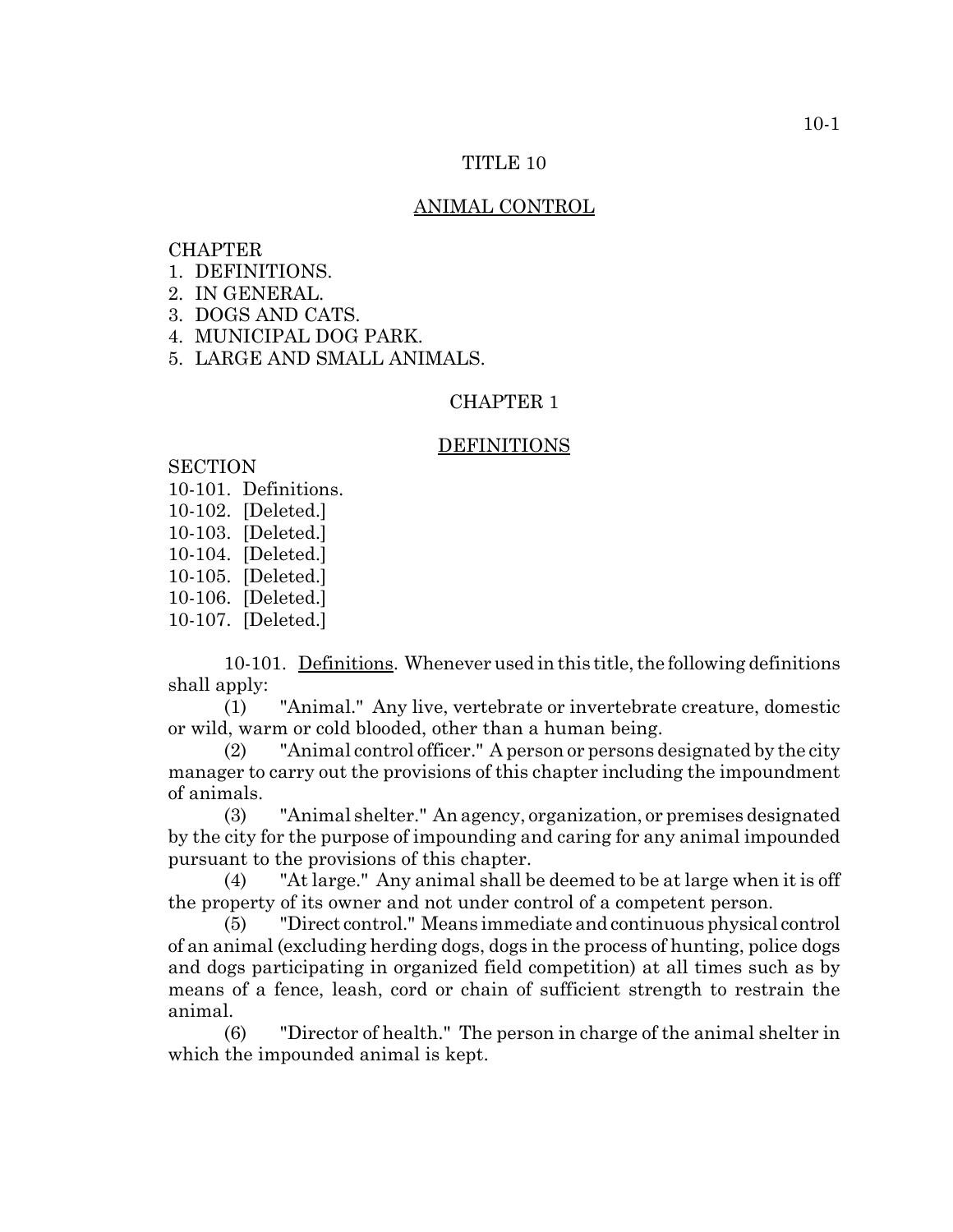(7) "Domestic animal." Any tame animal customarily kept by humans for companionship, including but not limited to dogs, cats, certain birds, rabbits, hamsters, gerbils, turtles and the like. A tame animal is subject to the dominion and control of an owner and accustomed to living in or near human habitation.

"Enforcement officer." Police officer, codes enforcement officer, animal control officer, or any other person or persons designated by the city manager.

(9) "Exposed to rabies." An animal has been exposed to rabies within the meaning of this chapter if it has been bitten by, or been exposed to, any animal known to have been infected with rabies.

(10) "Fowl." Domestic breeds of chickens, ducks, geese, turkeys, and guinea fowl.

(11) "Front yard." The area across a lot bounded by the front lot line and each side lot line. The depth of such yard is the shortest horizontal distance between the front lot line and the nearest portion of the residential structure thereon. It is the required open space, unoccupied by buildings between the road or street right-of-way line and the principal building. If the lot or parcel does not contain a dwelling, a fifty foot (50') minimum setback shall be required from the front lot line.

(12) "Kennel." An establishment for the breeding, buying, selling, or boarding of dogs or cats.

(13) "Large animal." Any animal, excluding domestic dogs, weighing over one hundred (100) pounds. Examples include equine species such as horses, mules, or donkeys, wolves, or domestic dog-wolf breeds, bovine species such as cows, oxen, or bison, in addition to llamas, sheep, rams, ewes, goats, deer, and large birds such as emu, ostrich, rhea or similar animals.

(14) "Owner." Any person, group of persons, or corporation owning, keeping, or harboring animals.

(15) "Rear yard." The area across a lot bounded by the rear lot line and each side lot line. The depth of such yard is the shortest horizontal distance between the rear lot line and the nearest portion of the principal residential structure thereon. It is the required open space, except for accessory buildings as permitted, between the rear property line and the principal building. If the lot or parcel does not contain a dwelling, a fifty foot (50') minimum setback shall be required from the rear lot line

(16) "Small animal." Any animal weighing less than one hundred (100) pounds, not including domestic cats and dogs.

(17) "Spayed female." Any female dog or cat which has been operated upon to prevent conception.

(18) "Vicious." Any animal that attacks a person by biting or in any manner causing injury or the reasonable likelihood of injury; or, one who repeatedly attacks livestock or other domestic animals. However, this definition shall not apply to any animal that bites, attacks, or attempts to attack any person or animal unlawfully upon the animal owner's premises. (1977 Code,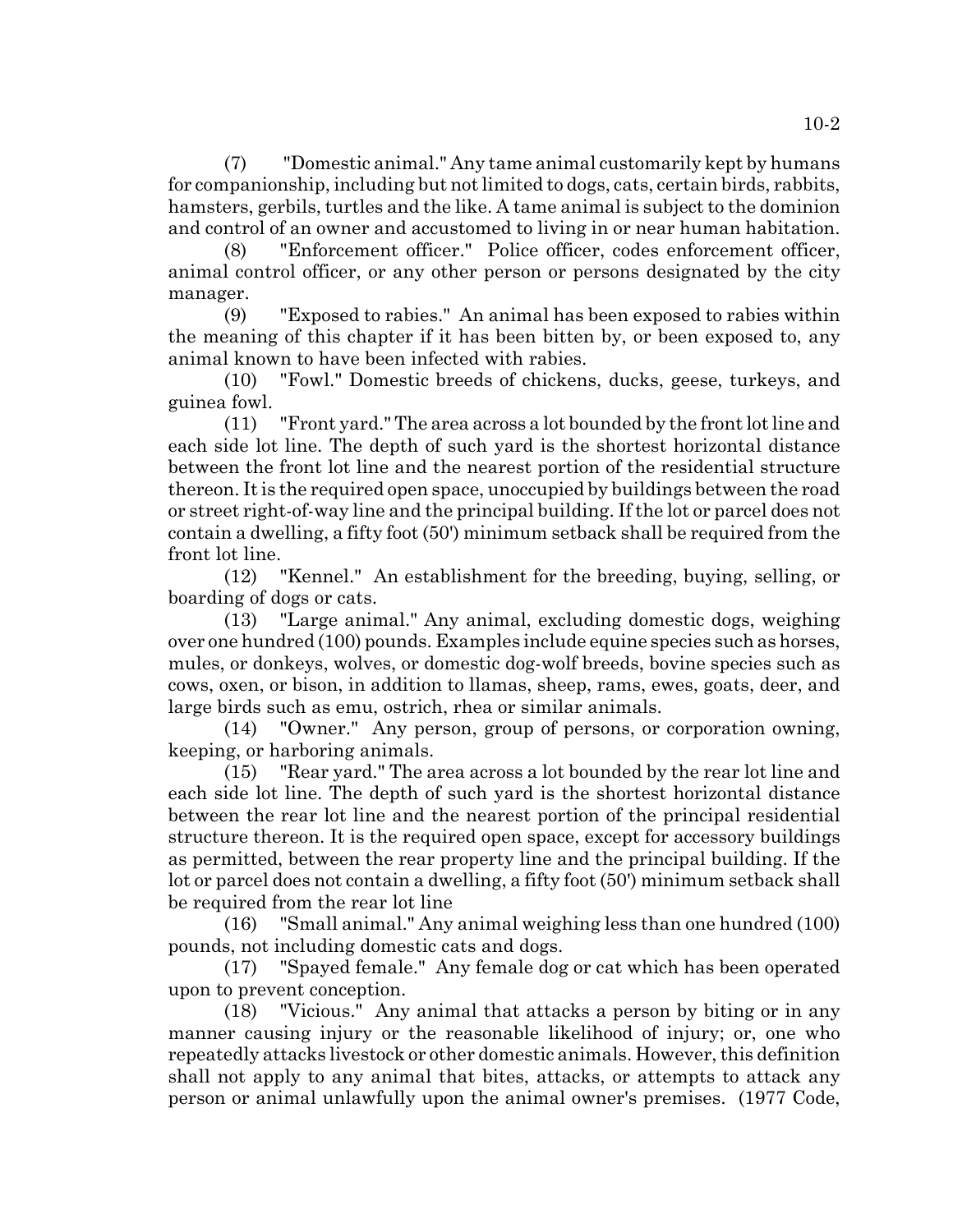§ 3-101, as replaced by Ord. #706, Jan. 2009, and amended by #1099, July 2021 *Ch8-07-19-21*)

 10-102. [Deleted.] (1977 Code, § 3-103, as deleted by Ord. #706, Jan. 2009)

10-103. [Deleted.] (1977 Code, § 3-104, as deleted by Ord. #706, Jan. 2009)

10-104. [Deleted.] (1977 Code, § 3-105, as deleted by Ord. #706, Jan. 2009)

10-105. [Deleted.] (1977 Code, § 3-106, as deleted by Ord. #706, Jan. 2009)

10-106. [Deleted.] (1977 Code, § 3-107, as deleted by Ord. #706, Jan. 2009)

10-107. [Deleted.] (1977 Code, § 3-108, as deleted by Ord. #706, Jan. 2009)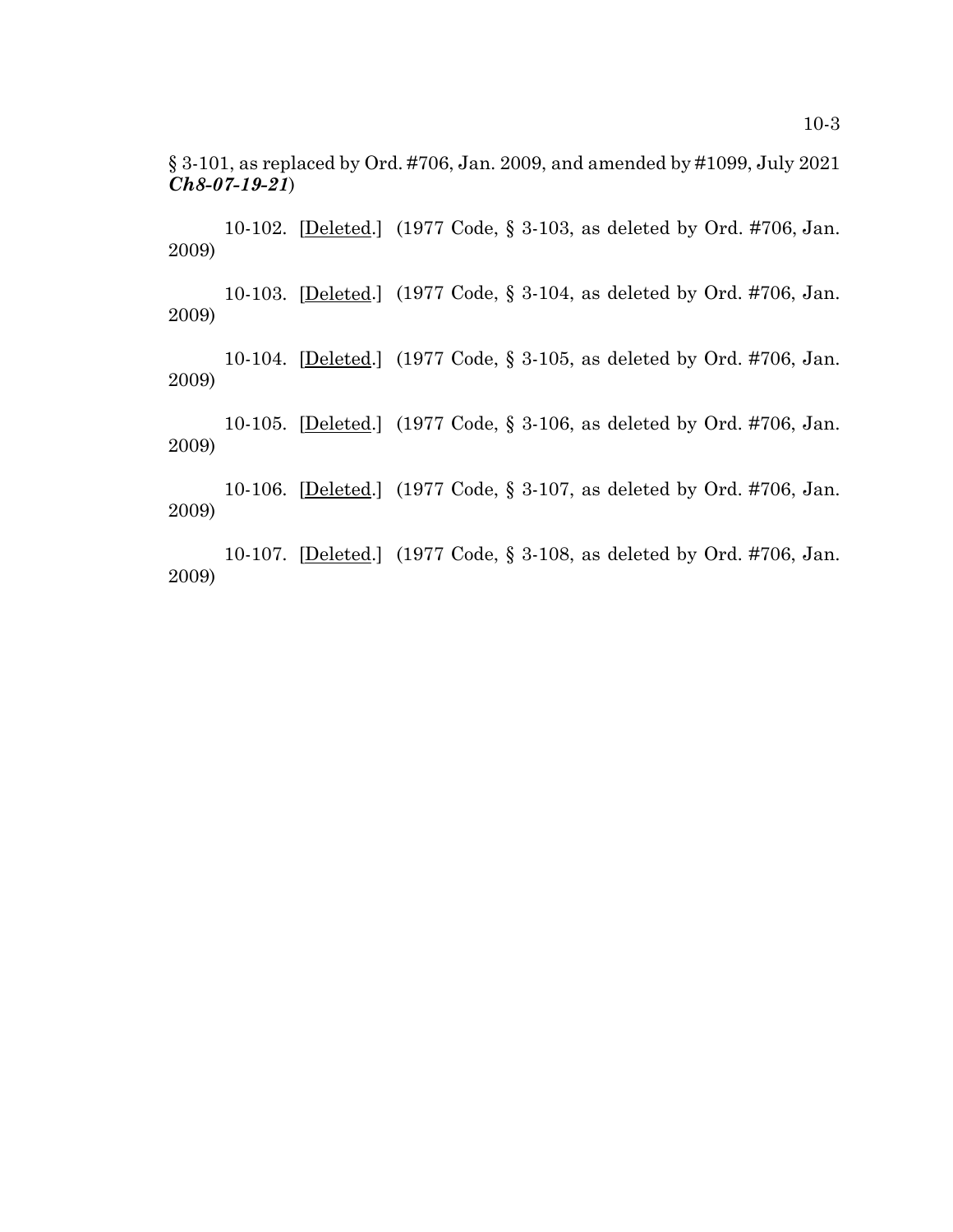#### IN GENERAL

### **SECTION**

- 10-201. Complaints of violation.
- 10-202. Interference.
- 10-203. Violations, civil infractions; civil penalties.
- 10-204. Restraint of animals.
- 10-205. Confinement of animals.
- 10-206. Disposing of dead animals.
- 10-207. [Deleted.]
- 10-208. [Deleted.]
- 10-209. [Deleted.]
- 10-210. [Deleted.]
- 10-211. [Deleted.]
- 10-212. [Deleted.]
- 10-213. [Deleted.]
- 10-214. [Deleted.]

10-201. Complaints of violations. Any violations of the provisions of this chapter may be reported to the City of Collegedale by any person or persons observing the violation. For alleged violations under § 10-301 the person or persons making the complaint shall identify themselves to the enforcement officer prior to any action being taken by the city manager or his designee. A record of complaints shall be maintained on file in the Collegedale City Hall by the code enforcement officer. (1977 Code, § 3-101, as repealed and replaced by Ord. #310, § 1, March 1994, and Ord. #706, Jan. 2009)

10-202. Interference. No person shall interfere with, hinder, or molest the enforcement officer in the performance of any duty imposed by this chapter or seek to release any animal in the custody of the animal control officer except as herein provided. (1977 Code, § 3-103, as repealed and replaced by Ord. #310, § 1, March 1994, and Ord. #706, Jan. 2009)

10-203. Violations, civil infractions; civil penalties. (1) Any violation of this chapter is a civil infraction.

(2) Any person who has committed an act in violation of this chapter may receive a citation from the City of Collegedale:

(a) From an enforcement officer who based on personal observation has probable cause to believe that the person has committed a civil infraction; or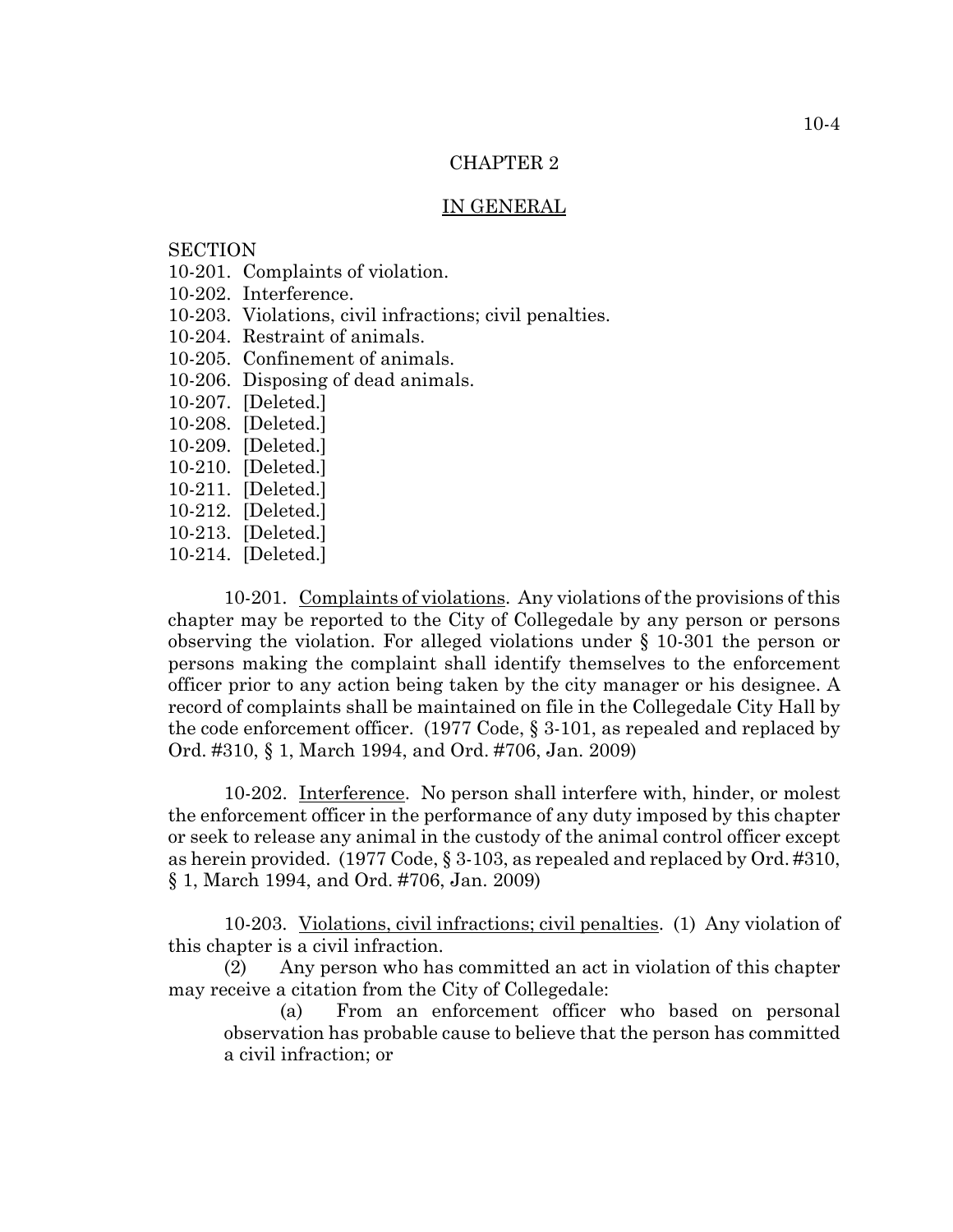(b) By enforcement officer or by direct complaint by a citizen who has personally observed the civil infraction in violation of this chapter.

(3) The Collegedale Municipal Court shall have jurisdiction over all violations of this chapter occurring within the City of Collegedale.

(4) Any violation of this chapter may be punishable by a civil penalty of not less than fifty dollars (\$50.00) nor more than five hundred dollars (\$500.00). Each day that any section of this chapter is violated shall constitute a separate punishable offense.

(5) Any person issued an animal control ordinance citation may be deemed to be charged with a civil violation and shall comply with the directives on the citation.

(6) If a person fails to appear in court to defend or prosecute the citation, such person shall be deemed to have waived their right to contest or prosecute the citation and in such a case a default judgment may be entered and the judge shall dismiss the citation or impose a civil penalty at that time, as the case may be. An order to show cause may be issued. If the civil penalty is paid, the case shall be dismissed. If the civil penalty is not paid, judgment may be entered upon to the maximum civil penalty. (1977 Code, § 3-104, as repealed and replaced by Ord. #310, § 1, March 1994, and Ord. #706, Jan. 2009)

10-204. Restraint of animals. It shall be the duty of the of the owner of any animal or anyone having an animal in his care, custody or possession to keep said animal under control at all times while the animal is off of the real property limits of the owner, possessor or custodian. For the purposes of this section, an animal is deemed "under control" when it is confined within a vehicle, parked or in motion, is secured by a leash or other device held by a competent person, or is properly confined within an enclosure with permission of the owner of the property where the enclosure is located.  $(1977 \text{ Code}, \S 3-105,$ as repealed and replaced by Ord. #310, § 1, March 1994, and Ord. #706, Jan. 2009)

10-205. Confinement of animals. (1) Pen or enclosure to be kept clean. When animals are kept within the corporate limits, the building, structure, corral, pen, or enclosure in which they are kept shall at all times be maintained in a clean and sanitary condition. It shall be unlawful for any person to unnecessarily beat or otherwise abuse or injure any animal.

(2) Adequate food, water, and shelter, etc., to be provided. No animal shall be kept or confined in any place where the food, water, shelter and ventilation are not adequate and sufficient for the preservation of its health and safety. All feed shall be stored and kept in a rat-proof and fly-tight building, box, or receptacle.

(3) Inspections of premises. For the purpose of making inspections to insure compliance with the provisions of this title, the enforcement officer, or his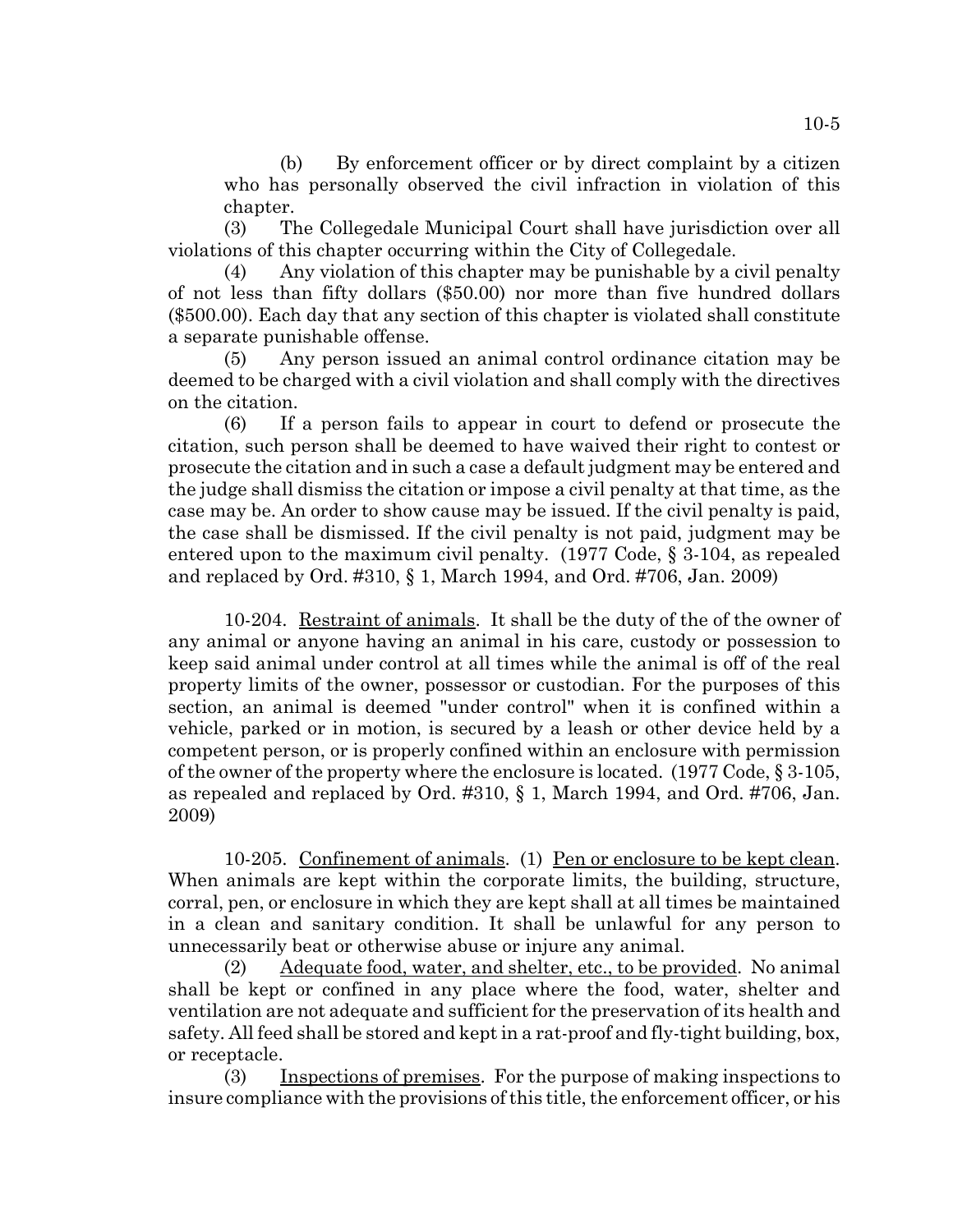authorized representative, shall be authorized to enter, at any reasonable time, any premises where he has reasonable cause to believe an animal is being kept in violation of this chapter. (1977 Code, § 3-106, as repealed and replaced by Ord. #310, § 1, March 1994, and Ord. #706, Jan. 2009)

10-206. Disposal of dead animals. It shall be unlawful for any person to leave or place the carcass of any animal which he owns upon any street, alley or lot or to allow the animal to remain on his property. Within twenty-four (24) hours after he has learned of its death, the owner shall have it buried in a pet cemetery, bury it at least three feet (3') beneath the surface of the ground and not closer than three hundred feet (300') to any flowing stream or public body of water, or otherwise have it removed from his property and legally disposed of. (1977 Code, § 3-107, as repealed and replaced by Ord. #310, § 1, March 1994, and Ord. #706, Jan. 2009)

10-207. [Deleted.] (1977 Code, § 3-108, as repealed and replaced by Ord. #310, § 1, March 1994, and deleted by Ord. #706, Jan. 2009)

10-208. [Deleted.] (as added by Ord.  $\#310, \S 1$ , March 1994, and deleted by Ord. #706, Jan. 2009)

10-209. [Deleted.] (as added by Ord. #310, § 1, March 1994, and deleted by Ord. #706, Jan. 2009)

10-210. [Deleted.] (as added by Ord. #310, § 1, March 1994, and deleted by Ord. #706, Jan. 2009)

10-211. [Deleted.] (as added by Ord. #310, § 1, March 1994, and deleted by Ord. #706, Jan. 2009)

10-212. [Deleted.] (as added by Ord. #310, § 1, March 1994, and deleted by Ord. #706, Jan. 2009)

10-213. [Deleted.] (as added by Ord.  $\#310, \S 1$ , March 1994, and deleted by Ord. #706, Jan. 2009)

10-214. [Deleted.] (as added by Ord. #685, Jan. 2008, and deleted by Ord. #706, Jan. 2009)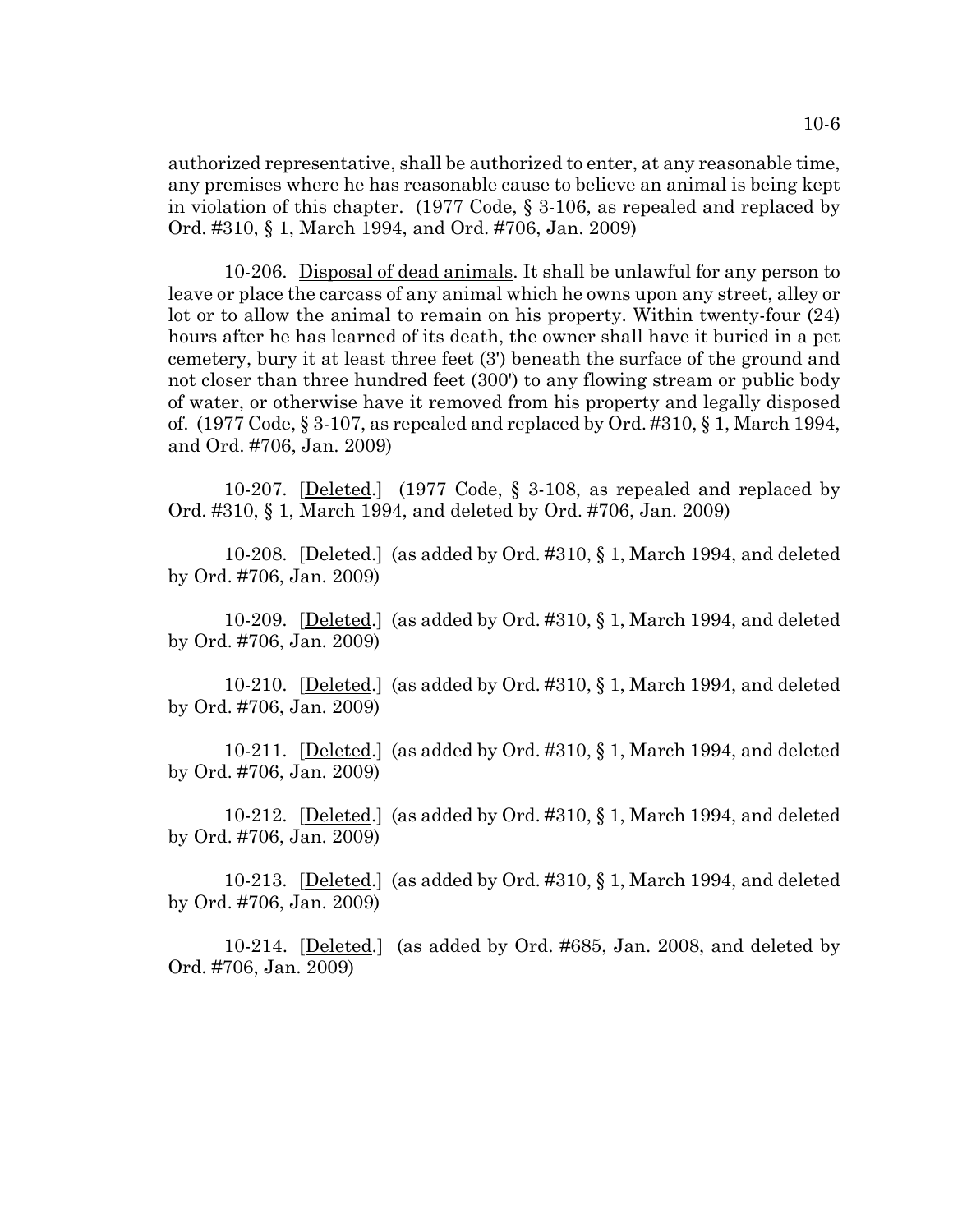### DOGS AND CATS

**SECTION** 

10-301. Dogs becoming a nuisance.

10-302. Confinement of certain dogs.

10-303. Vaccination, rabies tags.

10-304. Impounding, destruction of violating dogs or cats authorized.

10-305. Detention where rabies suspected.

10-306. Owner of inoculated dog or cat to be notified of impounding.

10-307. Care while in custody.

10-308. Redemption of impounded dogs or cats by owner; fees.

10-309. Disposition of unclaimed dogs or cats.

10-301. Dogs becoming a nuisance. It shall be unlawful for any person to own, keep, possess or maintain any dog in such a manner so as to constitute a public nuisance as provided in this chapter. The following acts or actions by an owner or possessor of any dog are hereby declared to be a public nuisance and are, therefore, unlawful:

(1) Failure to exercise sufficient restraint necessary to control any dog as required by § 10-302.

(2) Maintaining a vicious dog other than in a manner as described in § 10-303.

(3) Maintaining any dog that is diseased and/or dangerous to the public health.

(4) Failure to confine a female dog while in heat in such a manner as described in § 10-303.

(5) Allowing or permitting any dog to damage the property of anyone other than its owner, including, but not limited to, turning over garbage containers or damaging gardens, flowers, or vegetables.

(6) Maintaining his or her property in a manner that is offensive, annoying, or dangerous to the public health, safety, or welfare of the community because of the number, type, variety, density, location, or condition of the dogs on the property.

(7) Allowing any dog to habitually bark, whine, or howl in a serious annoyance or interference with the reasonable use and enjoyment of neighboring premises. For the purposes of this section "habitually" shall mean continuously for a period of ten (10) minutes, or intermittently for one-half (1 1/2) hour or more. (as added by Ord. #706, Jan. 2009)

10-302. Confinement of certain dogs. (1) The owner shall confine within a building or secure enclosure every fierce, dangerous, or vicious dog, and shall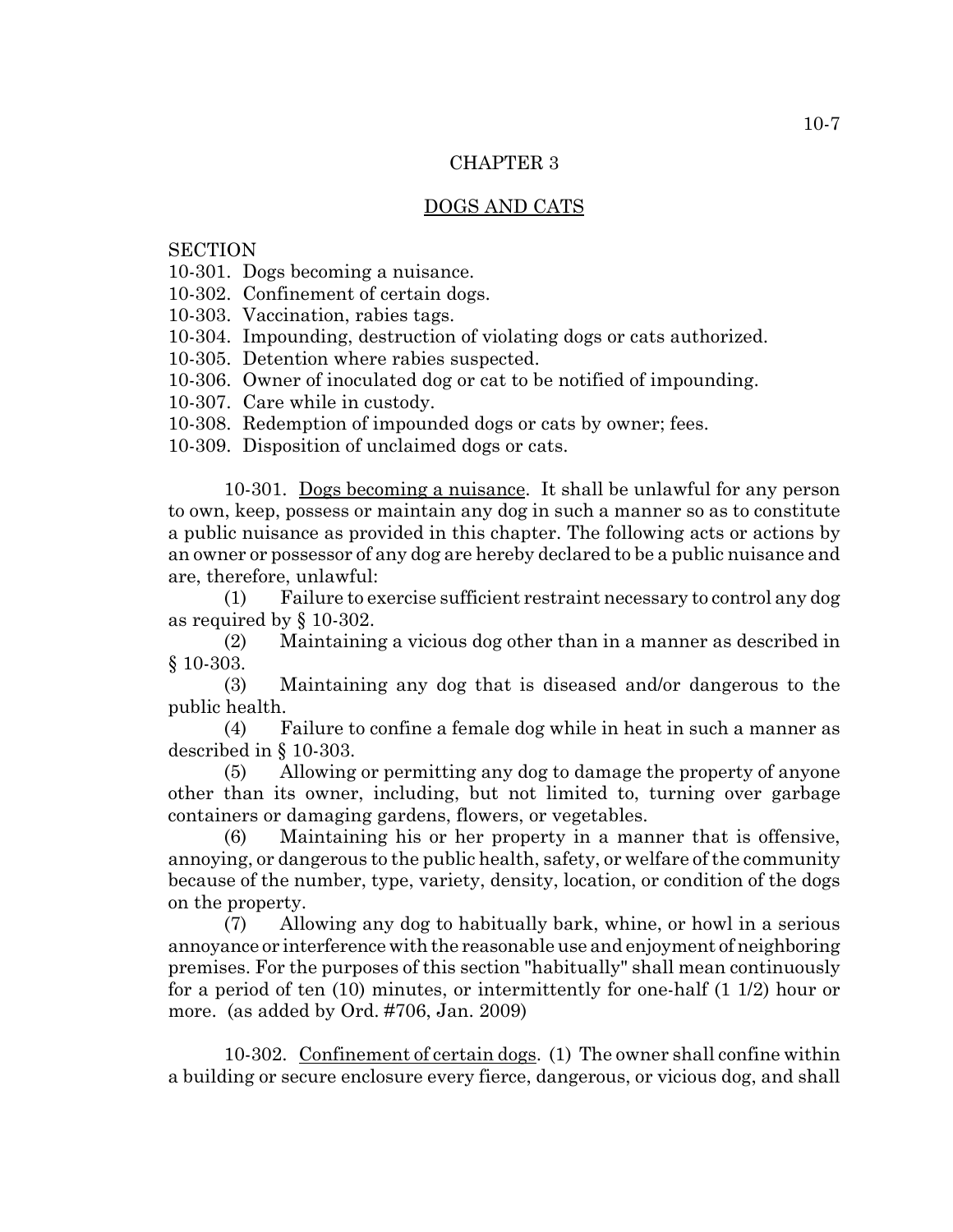not take such dog out of such building or secure enclosure unless such dog is securely muzzled.

(2) Every female dog in heat shall be kept confined in a building or secure enclosure, or in a veterinary hospital or boarding kennel, in such manner that such female dog cannot come in contact with another dog except for intentional breeding purposes. (as added by Ord. #706, Jan. 2009)

10-303. Vaccination, rabies tags. It shall be unlawful for any person to own, keep or harbor any dog or cat which has not been vaccinated against rabies in accordance with Tennessee Code Annotated, §§ 68-8-104, 68-8-107, and 68-8-108. Every dog or cat owner shall attach a metal tag or other evidence of vaccination to a collar which shall be worn at all times by the animal vaccinated; provided, that the collar may be removed in the case of hunting dogs while in chase or returning from the chase. Nothing in this section shall be construed as permitting the use of an unvaccinated dog in either the hunt or chase. (as added by Ord. #706, Jan. 2009)

10-304. Impounding, destruction of violating dogs or cats authorized. The animal control officer shall take up and impound any dog or cat found running at large in violation of this chapter; provided that, if any dog or cat so found is sick, injured or of a vicious nature, the animal control officer may humanely destroy such dog or cat immediately. (as added by Ord. #706, Jan. 2009)

10-305. Detention where rabies suspected. Every dog or cat which has bitten humans or has been exposed to rabies or which is suspected of having rabies shall be impounded for a period of ten (10) days or more by the animal control officer, or at the option of the owner of such dog or cat, shall be detained in a reputable veterinary hospital on condition that such owner shall make arrangements with such veterinary hospital and shall be liable for the payment of the charges while such dog or cats confined therein. During such confinement the dog or cat shall be under the observation and supervision of the animal control officer, and it shall be released or humanely destroyed by the animal control officer after the termination of the observation period according to instructions from the director of health. The director may order the animal control officer to destroy such dog or cat at any time during the period of observation if evidence is such as to convince the director that the dog or cat has rabies. During the period of observation, the owner of such dog or cat shall be liable for board fees, if such dog or cat is confined at the pound. (as added by Ord. #706, Jan. 2009)

10-306. Owner of inoculated dog or cat to be notified of impounding. If any dog or cat seized as provided in this chapter is inoculated, the animal control officer shall give notice by postcard sent by United States mail to the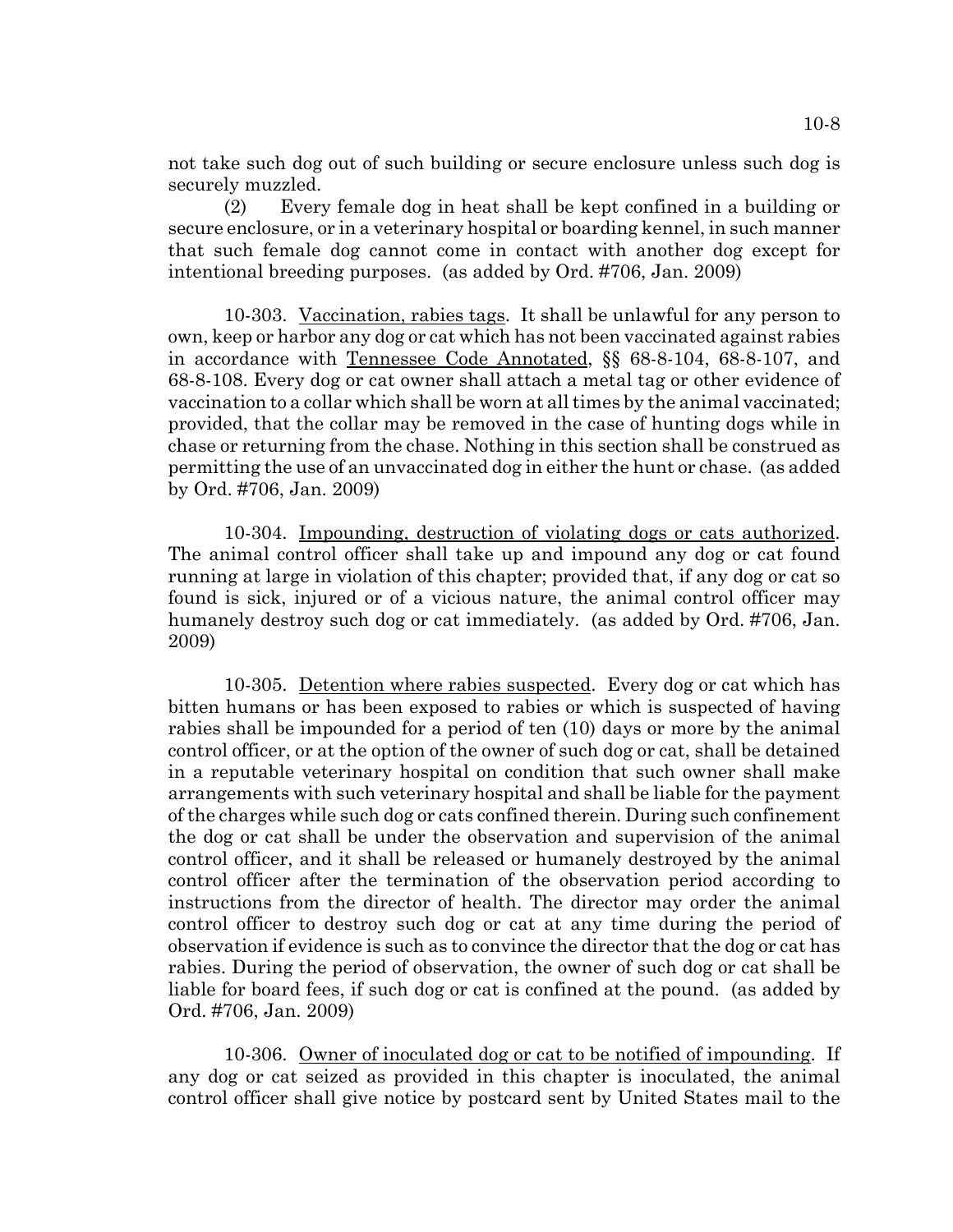address of the owner given on the inoculation record, within twenty-four (24) hours after the seizure of such dog or cat. (as added by Ord. #706, Jan. 2009)

10-307. Care while in custody. The animal control officer shall provide clean, comfortable and sanitary quarters for all dogs and cats, keeping males and females and vicious dogs in separate stalls, and shall provide a liberal allowance of wholesome food and fresh, clean water and clean bedding. (as added by Ord. #706, Jan. 2009)

10-308. Redemption of impounded dogs or cats by owner; fees. The owner of a inoculated dog or cat may claim and redeem it by paying the animal control officer an impoundment fee of ten dollars (\$10.00) and board for each day after the first forty-eight (48) hours of detention at the rate of five dollars (\$5.00) per day. The owner of an un-inoculated dog or cat may claim and redeem it upon payment of the inoculation fee required and impoundment fee of ten dollars (\$10.00) and board for each day such dog or cat is detained at the rate of five dollars (\$5.00) per day; provided, however, that, upon a second offense the above impoundment fee shall be twenty-five dollars (\$25.00) and upon third and subsequent offenses shall be fifty dollars (\$50.00) in addition to the board of five dollars (\$5.00) per day as set out above. (as added by Ord. #706, Jan. 2009)

10-309. Disposition of unclaimed dogs or cats. Any registered dog or cat impounded shall be kept for a period of three (3) days after notice to the owner, and if not redeemed within such period may be humanely destroyed or otherwise disposed of. Any unregistered dog or cat impounded shall be kept for three (3) days and if not claimed or redeemed shall be humanely destroyed or otherwise disposed of. (as added by Ord. #706, Jan. 2009)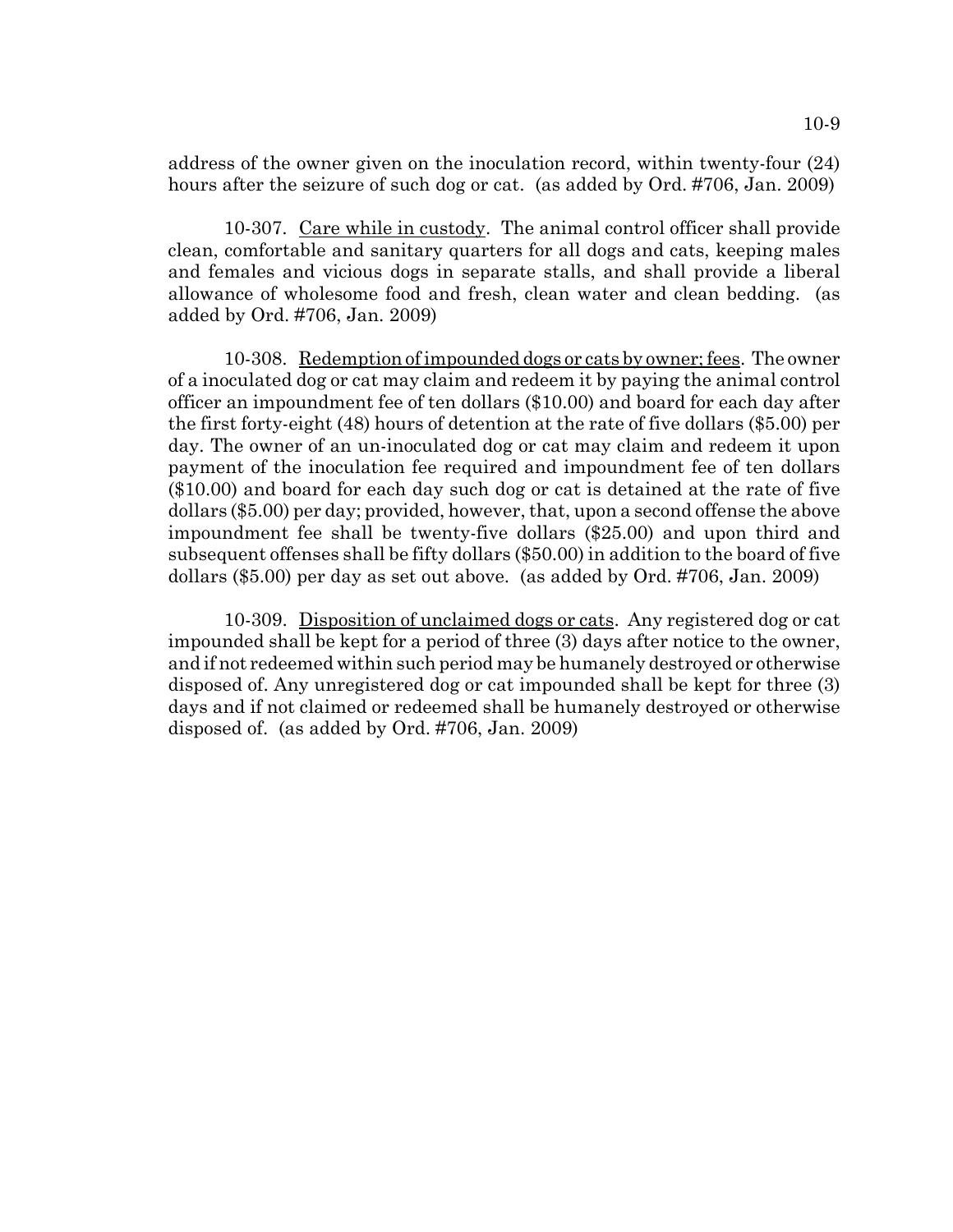# MUNICIPAL DOG PARK

#### **SECTION**

- 10-401. Dog parks.
- 10-402. Definitions.
- 10-403. Park operations.
- 10-404. Responsibilities of dog park users.
- 10-405. Children regulations.
- 10-406. Prohibited actions.
- 10-407. Liability.
- 10-408. Enforcement.

10-301. Dog parks. There is hereby established within the City of Collegedale a dog park for the purpose of allowing the off-leash exercise of dogs, provided that such dog is under the control of its owner or an attendant who is competent and knowledgeable relative to the behavior of said dog(s). (as added by Ord. #752, Sept. 2010)

10-302. Definitions. (1) "Attendant." A person eighteen (18) years or older who brings a dog to the dog park. Such person is expected to be competent and knowledgeable relative to the behavior of, and have control over, said dog(s) at all times while at or inside the facility.

(2) "Dog park." An enclosed fence facility designated by the City of Collegedale for the purpose of allowing dogs, under the control of their owner or attendant, to exercise and socialize off-leash.

(3) "Owner." Any person, partnership, or corporation owning, keeping or harboring one (1) or more dogs. A dog shall be deemed to be harbored if it is fed or sheltered for seven (7) consecutive days or more. An owner is deemed an attendant for the purposes of this chapter.

(4) "Vicious dog." The definition of a "vicious dog" as used in this chapter, shall be:

(a) Any dog with a known history of attacks to people or other domestic animals which, when unleashed in a vicious or terrorizing manner, approaches any person in an apparent attitude of attack, or which behaves in a manner that (in the opinion and investigation of the animal control officer and/or any police officer) a reasonable person would believe poses a serious and unjustified imminent threat of physical injury or death to a person or companion animal.

(b) Any dog owned or harbored primarily or in the past for the purpose of dog fighting or any dog trained for dog fighting.

(c) Exceptions. Not withstanding anything herein to the contrary, no dog shall be considered a vicious dog: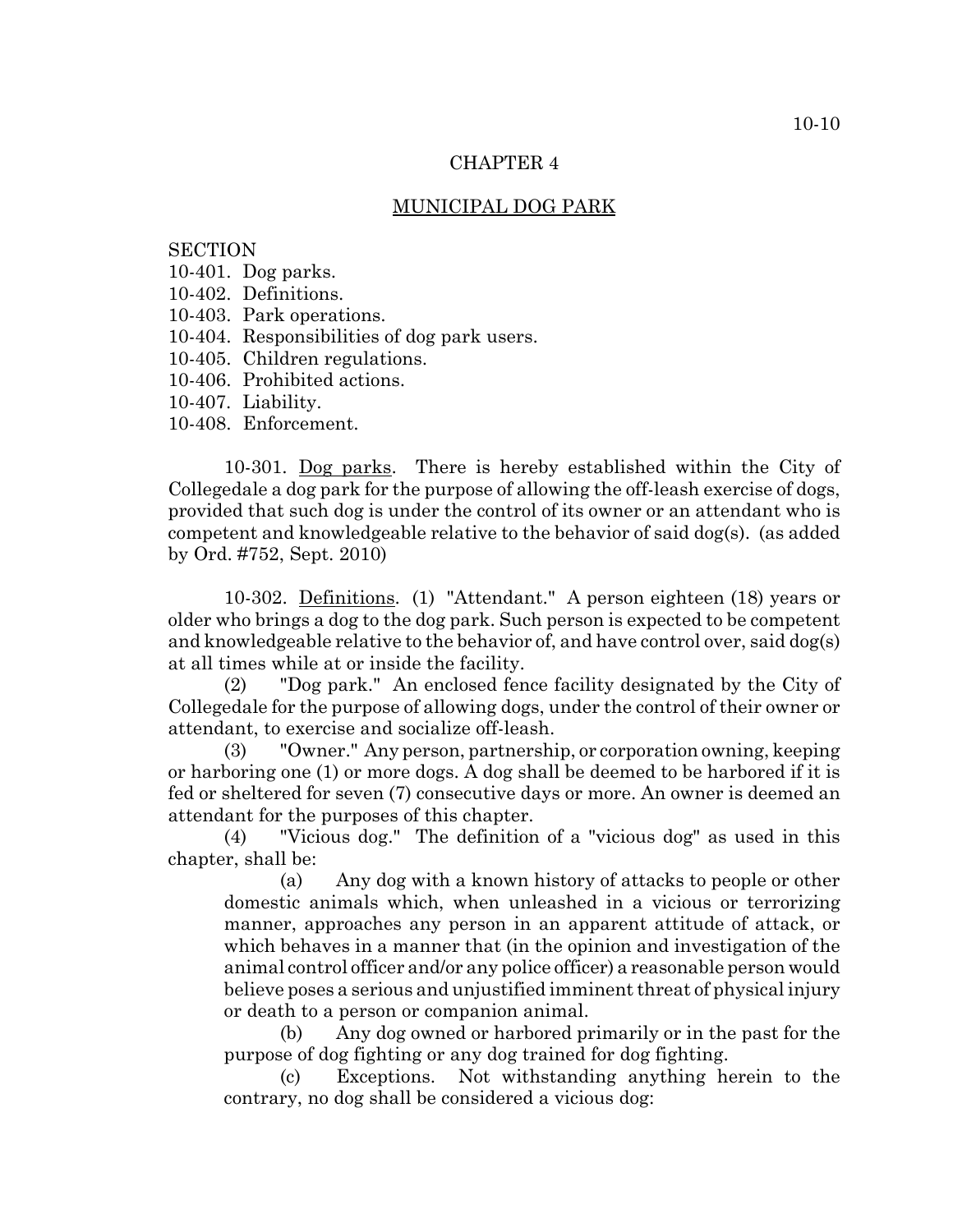10-11

(i) If a dog has bitten or attacked a person who was committing criminal trespass or other tort upon premises occupied by the owner of the dog, or was teasing, tormenting, abusing or assaulting the dog, or was committing or attempting to commit a crime.

(ii) If another animal or if a child was teasing, tormenting, abusing or assaulting the dog.

(iii) If a domestic animal was injured while the dog was working as a hunting dog, herding dog or predator control dog on the property of or under the control of its owner, and the injury was to a species or type of domestic animal appropriate to the work of the dog.

(iv) If the dog was protecting or defending a person within the immediate vicinity of the dog from an attack or an assault.

(v) If, in performing its duties as a military, correctional or police-owned dog, a dog shall not be considered vicious if the dog attacks or injures a person or domestic animal.

(vi) If the dog was reacting to pain or injury, or was protecting itself, its kennel or its offspring.

(5) Visual control. The attendant can see the dog(s) and is within seventy-five feet (75') of the dog(s) at all times.

(6) Voice control. The attendant is within seventy-five feet (75') of the dog(s), is able to control and recall the dog(s) at all times, and is not allowing the dog(s) to fight with other dogs. A dog under voice control must immediately come to the attendant when so commanded. (as added by Ord. #752, Sept. 2010)

10-303. Park operations. The city manager shall have authority to control the dog park and to make reasonable rules for its operation that are consistent with this chapter. The dog park will be operated year-round on a daily basis from sunrise to sunset, unless closed for maintenance or severe weather. (as added by Ord. #752, Sept. 2010)

10-304. Responsibilities of dog park users. (1) The attendant must ensure that their dog(s) are legally licensed and have documentation that their dog's vaccinations are up to date.

(2) Current license and vaccination tags must be displayed on the dog's collar.

(3) All dogs shall be free of contagious or infectious diseases, be parasite-free both externally and internally, and have no visible wounds or injuries.

(4) No more than two (2) dogs per attendant are allowed in the dog park.

(5) The attendant of the dog(s) must be inside the enclosed dog park and have visual and voice control of their dog(s) at all times.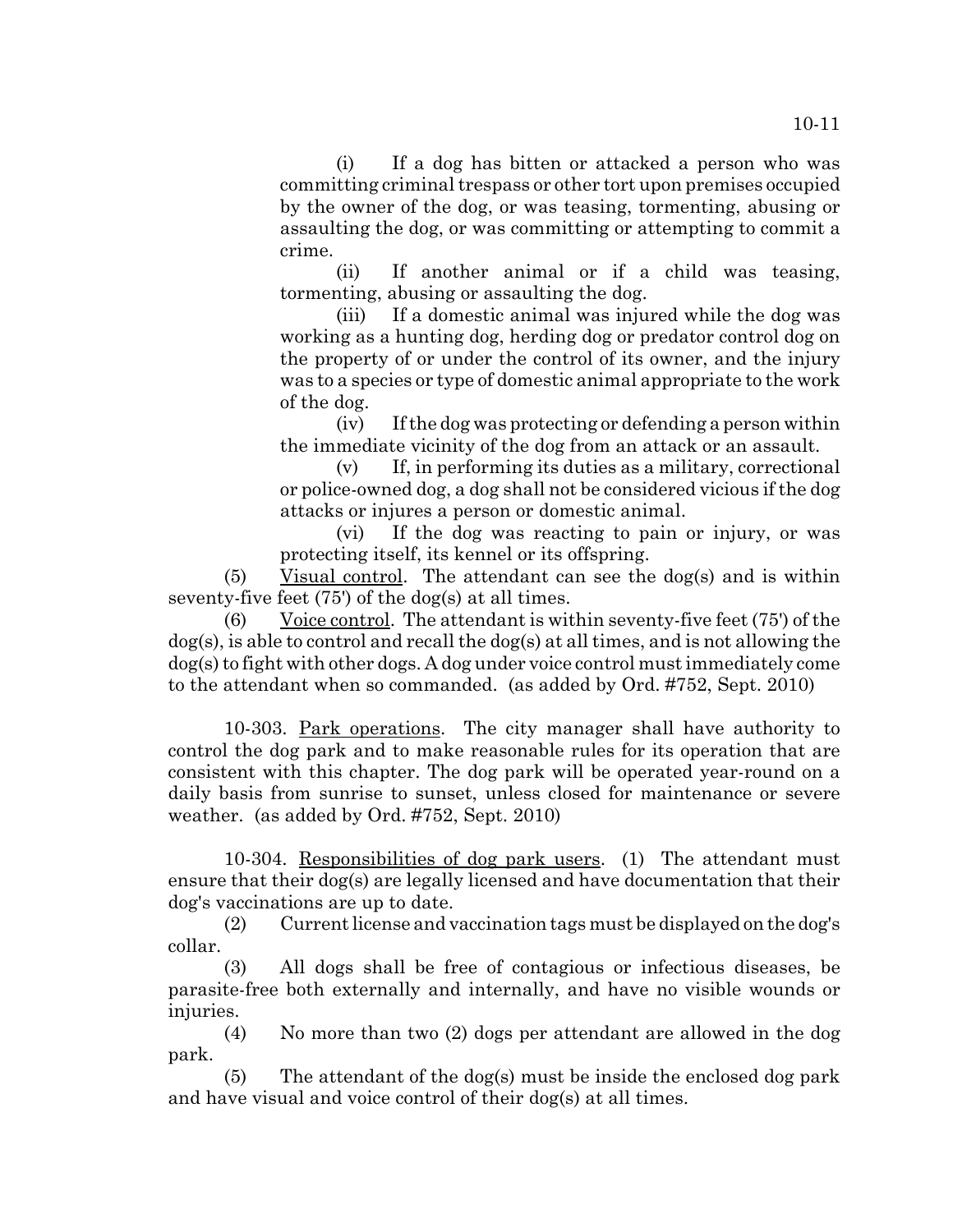(6) Dogs shall not be left unattended at or inside the facility.

(7) All dogs must be wearing a collar, however spiked, choke, and gentle-leader style electronic collars are not permitted.

(8) The attendant of any dog(s) using the facility must have in his possession a leash that must be attached to said dog(s) when outside the facility area.

(9) The attendant must fill in any holes dug at the facility by their dog(s).

(10) The attendant must remove their dog(s) when they become engaged in excessive barking or are fighting with other dogs.

(11) The attendant of dogs using the facility must use a suitable container to promptly remove any feces deposited by their dog(s) and properly dispose of such waste material in designated receptacles. (as added by Ord. #752, Sept. 2010)

10-305. Children regulations. While inside the facility, children six (6) to eighteen (18) years of age shall be accompanied by an adult who is solely responsible for the child's proper behavior and safety. Such children are not permitted to excite or antagonize any dogs using the facility by any means including, but not limited to, shouting, screaming, waving their arms, throwing objects, running at or chasing dogs. Children under six (6) years of age are prohibited from entering the dog park. (as added by Ord. #752, Sept. 2010)

10-306. Prohibited actions. To ensure the safety of the dogs and attendants the following are not permitted at the dog park:

(1) Animals that are not dogs.

(2) Dogs under the age of four (4) months.

(3) Female dogs when in heat.

(4) Dogs deemed to be vicious, or who have a previous history of aggressive behavior toward other animals or humans.

(5) The use of bicycles, roller blades/skates, skateboards and similar types of exercise equipment.

(6) Motorized vehicles and devices, except for wheelchairs for the disabled.

(7) Glass bottles and similar breakable containers.

- (8) Alcoholic beverages.
- (9) Smoking

(10) Food of any type, including dog biscuits/treats.

(11) Professional dog trainers may not use the facility in conjunction with the operation of their business. (as added by Ord. #752, Sept. 2010)

10-307. Liability. Users of the dog park shall comply with all rules and regulations governing the use of the facility. The owner and/or attendant is responsible for and liable for all injuries and damages caused by their  $\log(s)$ .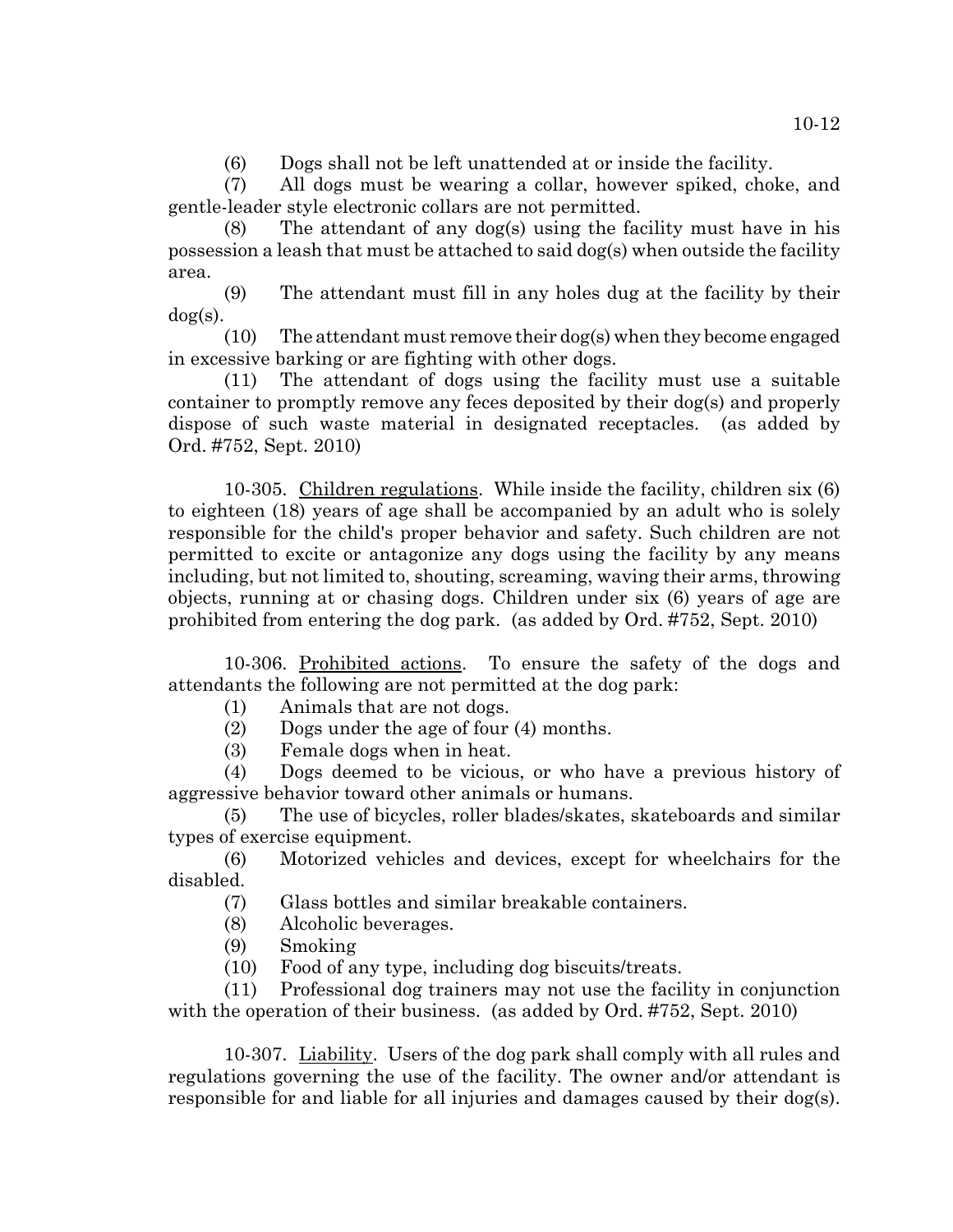Use of the dog park shall constitute the implied consent of the dog owner and/or attendant to all conditions of this chapter and shall constitute a waiver of liability to the City of Collegedale to the extent allowed by applicable law. As such, users of the dog park agree and undertake to protect, indemnify, defend, and hold the City of Collegedale harmless for any injury or damage caused by or to their dog(s) during any time that said dog(s) is unleashed at the facility. (as added by Ord. #752, Sept. 2010)

10-308. Enforcement. A person found to be in violation of this chapter and/or the dog park rules established by the city manager is subject to removal from the facility and may be prohibited from future use of the dog park. A violation of the provisions of this chapter is unlawful and will be punished in accordance with the general penalty provisions of the municipal code. (as added by Ord. #752, Sept. 2010)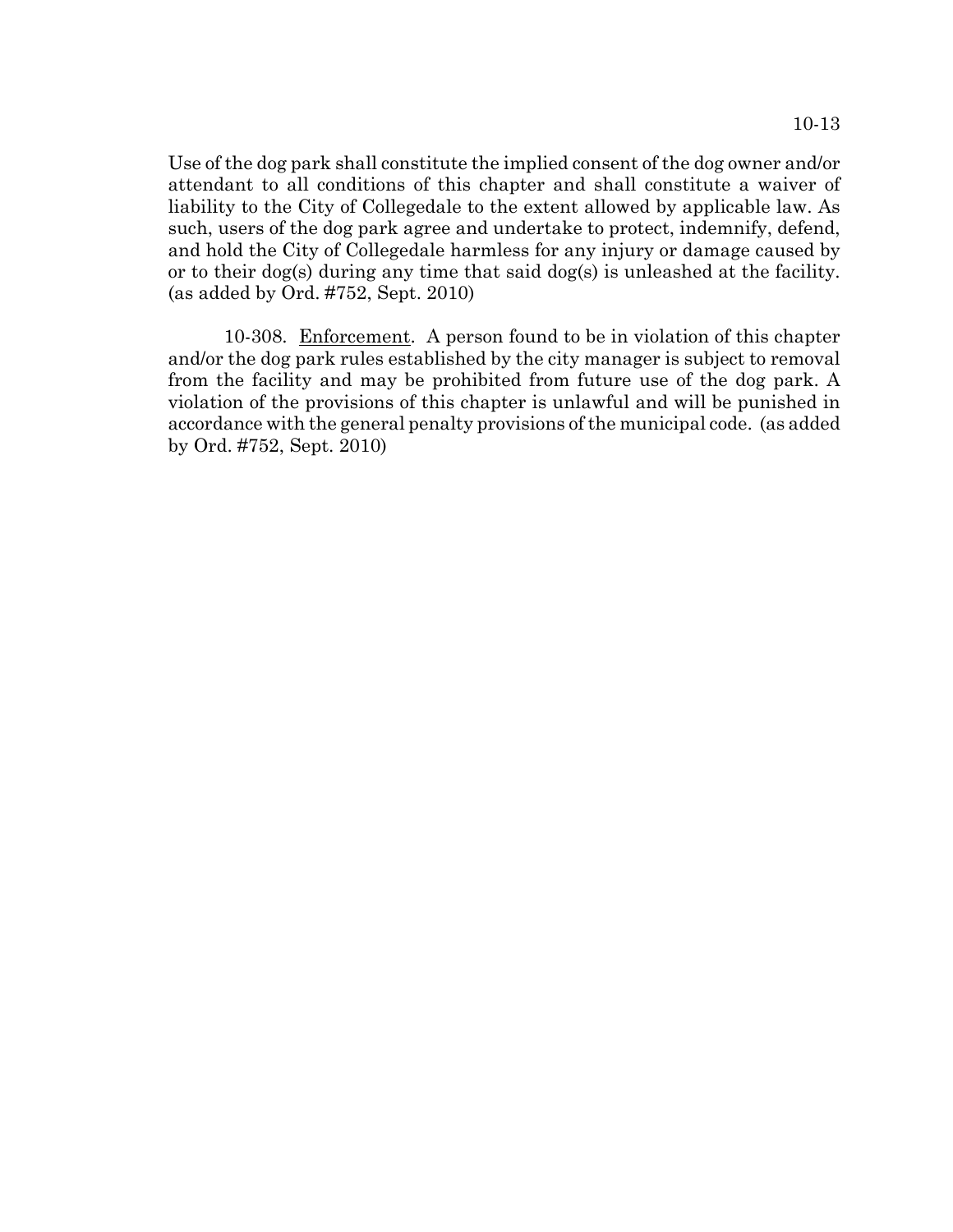### LARGE AND SMALL ANIMALS

**SECTION** 10-501. Swine. 10-502. Large animals. 10-503. Small animals. 10-504. Fowl. 10-505. General.

10-501. Swine. Swine shall not be kept on any lot or within any structure inside the city limits. (as added by Ord. #1099, July 2021 *Ch8\_07-19-21)*

10-502. Large animals. (1) Keeping of large animals is limited to the Agricultural District (AG) on lots of two (2) acres or more.

(2) Each large animal shall have a minimum of ten thousand (10,000) square feet of pasture or exercise area. (as added by Ord. #1099, July 2021 *Ch8\_07-19-21)*

10-503. Small animals. (1) Keeping of small animals is limited to the Agricultural District (AG) on lots of one (1) acre or more.

(2) Each small animal shall have a minimum of five thousand (5,000) square feet of pasture or exercise area. (as added by Ord. #1099, July 2021 *Ch8\_07-19-21)*

10-504. Fowl. (1) Keeping of fowl is limited to the Agricultural District (AG) on lots of one (1) acre or more.

(2) On parcels, lots, or tracts between one and two (1 and 2) acres, five (5) individual fowl may be kept.

(3) On parcels, lots, or tracts exceeding two (2) acres, two (2) individual fowl per half (1/2) acre of land may be kept up to a maximum of forty (40) fowl.

(4) Fowl must be contained to a property's rear yard. During non-daylight hours, fowl shall be confined within a henhouse or other enclosure located at least two hundred feet (200') from any adjacent property boundary, dwelling, or other structure. The henhouse must be enclosed on all sides, have a roof and door, and the access doors must be able to be shut and locked. The henhouse must be constructed from substantial materials and be visually compatible with the property.

(5) The henhouse and enclosure must be maintained so that it is clean, dry, and odor free. All manure or other wastes must be stored in a fully enclosed structure or in airtight containers and must be periodically removed from the property or composted so there is no accumulation of waste material on the property.